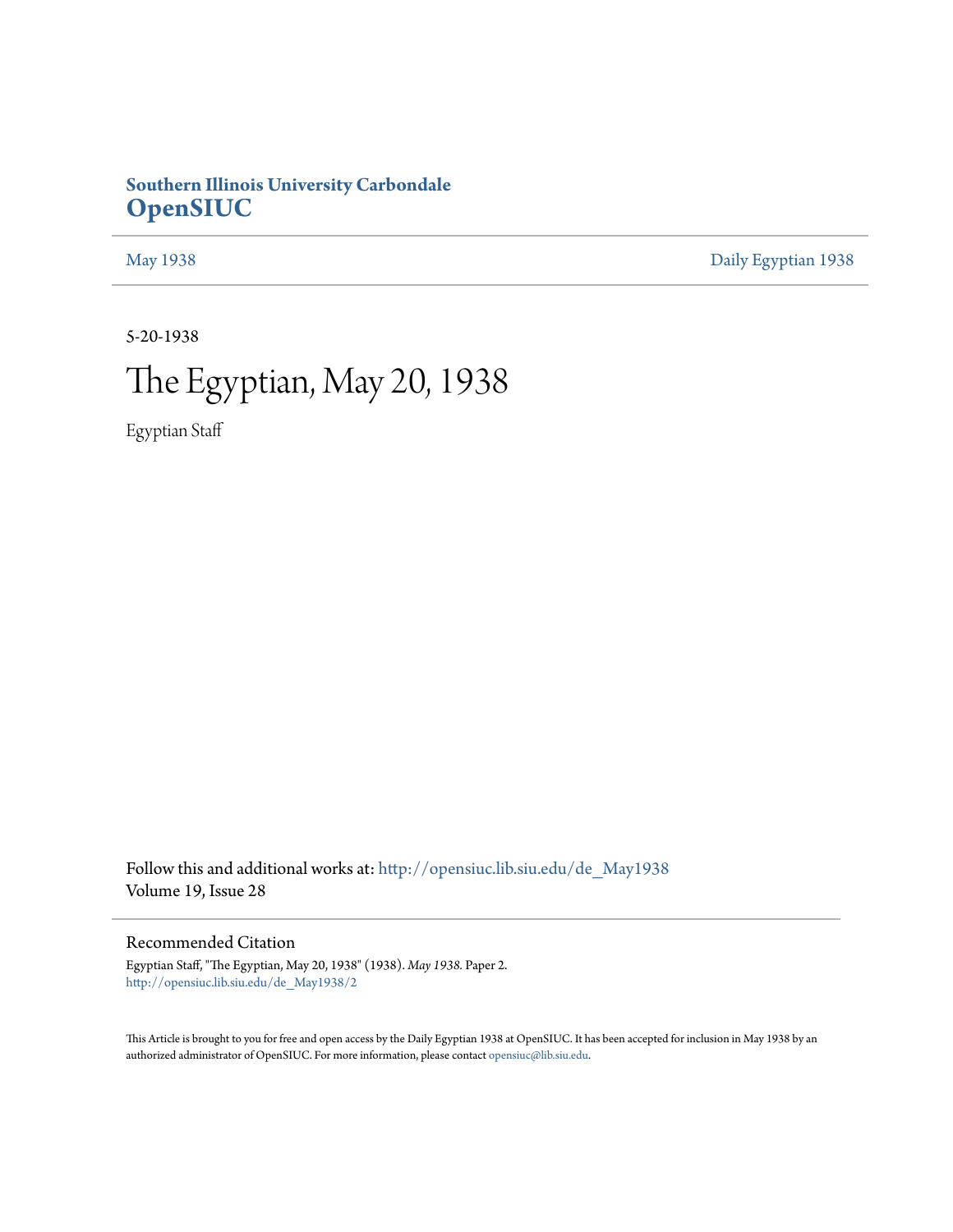

A famous coloratura soprano, Miss Mignon Spence will appear on this campus June 15 for the first number on the summer entertainment program. Miss Spence, who hails from Little Egypt-her home being in Metropolis, has won acclaim in all of the leading cities of Europe as an opera star and concert artist. Newspapers in Antwerp. Monte Carlo, Bruges, Sicily, Bremen, Hamburg, Ghent, Paris, Lon~ don, Stockholm. and Be-rlin have sent glowing accounts of her voice, The Bremer Zeitung say5 that "her golden vocal cords are capable of increditable and highly trained tones. Her 'Sempre Iibera'. the favorite bravura aria in 'La Traviata' was listened to by the audience in breathless silence. When Spence sang there was at times the stillness of death in the house. $<$  ."





WINS INTERFRAT<br>SING: CATT HONORED

G

SING, CATT HONORED<br>
Approximately 600 persons attended the Third Annual Interferientity<br>
of the Third Annual Interferientity<br>
Sing held last Wednesday Sevening paid<br>
You by Keppe Delta Alpha Fraterne.<br>
11y. Atter the sing,

er.<br>| Mr. Cait, tho newly elected presi-<br>| dent of Chi Delta Chi won the Inter-<br>| fraternity Council's award last year.<br>| Delta Siguna Epsilon won the sing

last year

Dr. Melvin James Segal of the econ department who passed his doctorate examination at the final doctorate examination at the<br>University of Illinois on May 6--tu<br>add nuother Ph D, to the S, I, N, U,<br>faculty,

### DOCTOR'S DEGREE AT lLUNOIS

### Now in Second Year At Southern

Dr. Melvin James Segal of the Ect

Dr. Segal attended Amherst College<br>from 1928 to 1932, from which institution<br>tution be reccived the Bachelor of<br>Arts in Jane, 1932. He studied at Har-<br>vard University the following year as a fellow from Amherst College. After *a* year of husiness experience in New York City, Dr. Segal continued the<br>stigy of economics at the University<br>of Himois and "received the degree<br>of Master of Arts October, 1935, He<br>was awarded a third year fellowship<br>at the University of Himois for 1935 and 1936. During 1936 he was Senior<br>Research Assistant in Economics Research for the Works Progress Ac-<br>natistration, Washintston, D. C. He<br>returned to the U. of Illinois in Fob-<br>ruary, 1937 to continue the work on<br>this thesis. During 1937 and 38 he has<br>been instructor of Economics liere at<br>

### PARDEE AND BALDWIN FRESHMAN GROUPS

GO ,ON OUTING<br>Mr. Charles Pardee of the History<br>department and Miss Helen Baldwin<br>of the Latin department took Utelr<br>fresbmen groups to Giant City park<br>last Wednesday evening on an outlng.



TAHLE .

VOLUME XIX CARBONDALE, ILLINOIS, FRIDAY, MAY 20, 1938 'NUMBER 28

l ap-

at Shryock Auditorium<br>
next Thursday night.<br>
Cuts were not available<br>
of Maxine Corzine, Helen<br>
Wright, and Verne Mere. dith who alsc appear In the play.

pear in the Socratic pro-<br>duction - "Candle-light" duction

The production staff which was an-<br>nounced this week by Miss Dorothy<br>Magnus, director of the piay, is given

Assistant to the Director... \_\_\_\_\_\_\_\_\_\_\_\_\_\_\_\_\_\_\_\_ Hlldn Trovl't Sta~o lHannger \_\_\_\_ Lnverne Marietta .Hend or \$eena ·Crew \_\_\_ Jea.n Pleh!oil p)'oPf'rty Chairmun \_\_\_\_ Moille SUl'ed CostUIDP Mistl·(>s~ \_\_\_\_\_\_\_ Fl'rn Mo}'C'

CHICAGO EGYPTIAN CLUB HOLDS ANNUAL

Delo\\,:



IT YAV

ANNOUNCED FOR SENIOR WEEK 'Candle-light' First Event; Baccalaureate

### Service Outdoors<br>For the first time in the hoatory or the school, the Baccalaureate service will be held outdoors this year. The service, opening at six o'clock Sunday evening, May 29, in the new stadium, promises to be a very impressive one.<br>Commencement Week, heginature Commencement Week, beginning<br>Thursday evening, May 26, with the Socratic Literary Society play, "Candle-light", will continue with the annunl Alnmni Dinner at Anthony Hsll on Saturday evening, the Baccalaureate service Sunday evening in the

stadium. Senior Move-up at Chapel Monday, the picnic following to Wolf<br>Lake and the band concert that eve-Lake, and the band concert that eve-<br>
uing, On Wednesday evening from<br>
three until five o'clock the American<br>
Association of University Women will entertain the senior girls with a tea at the home of Dr. Mary M. Stea tea at the home of Dr. Mary M. Sten-<br>gall. Wednesday evening President<br>Pulliam will give a reception for sen-<br>iors and faculty at his home, and the<br>activities of the scheol year will of-<br>Ficially-close with graduation on F

day morning at 9:30.<br>
Graduation speaker will be Chief<br>
Justice Paul A. Farthing of the Hi-<br>
inois Supreme Court.

A calendar.of Commencement Weekerents as they now stand is as follows. Events of Commencement Week, 1938

Thursday, May 26-<br>8:00 p. m. Socratic Society Play.<br>Candle-light'. --Shryock Auditor-

Saturday. May 2S~ 7:00 p. m. Alumu! Dlnner-Authony

Sunday, May 29-

6:00 p. m. Baccalaurente Services<br>Address by the Rowerend Ur. A.<br>E. Prince—Stadium.<br>T. Ch. case of rain the services will<br>be held in Shryock Auditorium) Monday. May 30-

9:30 n. m. Move-up Chapel Program<br>--Shryock Auditorium.<br>10:00 a. m. Senior Class Plenic-<br>Hutchins Camp. Wolf Lake.<br>8:00 p. m. Band Concert-Campus.

(In case of rain the concert will<br>be given in Shryock Auditorium) Tuesday, May  $31-$ <br>7:30 a.m. to 3:30 p.m. Final Ex-

amlnatlon~ 8:00 p. m. University High School Commencement - Shryock Audi-

torlum. Wednesday. June  $1-$ <br>7:30 a. m. to  $12:30$  p. m. Final Ex-

- 
- amtnations.<br>
3.00 p. m. to 5:00 p. m. Tea tor<br>
Senior Girls given by the Amer-<br>
ican Association or University<br>
Vomen-Home of Dr. Steagall.<br>
S:00 p. m. Reception for Senjors<br>
and Faculty-Home of President<br>
Pulliam.

Thursday, June 2- $7:30$  a. m. to 12:30 p. m. Final Ex-<br>aminations.

Friday. June 3-

9.30 n. m. Sixty·third Annual Com-Address will be given by Hon. Paul Farthing. Chief Justice of the Ill-<br>inois Supreme Court-Shryock<br>Auditorium.

### TICKETS FOR

c.oMMENCEMENT EXERCiSES Sents for guests of the gradua ting class will be reserved in the<br>auditorium for Commencement<br>Day. Each graduating senior may secure two tickets for tbe reserved section by applying at the office of<br>the Registrar. These will be ready<br>and should be called for on Tuesday. May 24.

Commencement Procession Members of the Faculty and o the graduating class will take part In the Academic Procession and march to the Stadium on Bas-<br>calcureate Sunday and to the Aud-<br>itorium on Commencement Day.

### s. I. N. U. Calendar--

Friday. May 20. Preliminaries, Illinois Intercollegiate Athletic Conference Track Meet-Bloomington, Illinois. 9:00 P. M.-Chi Delta Chi Spring Formal Dance-

Old Gymnasium. Saturday, May 21.

-ANTHONY HALL OPEN HOUSE-Finals, Illinois Intercollegiate Athletic Conference Track Meet-Bloomington, Illinois.

Dunbar Spring Prom-Old Science Building. Monday, May 23.

7:30 P. M.-German Club-Y. W. Room, Old Sci. Bldg. Tuesday, May 24.

7:15 P. M.-Y. W. C. A.-Y. W. Room, Old Science Bldg. 7:15 P. M.-Y. M. C. A.-Y. M. Room, Old Science Bldg.

7 :30 P. M.-Peach Tree Club-Allrn Audit.. Allyn Bldg. 7:20 P. M.-Dunbar Society-Little Theatre Auditorium

\Vednesday, Mav 25,  $1:00$  P. M.-Straight Line Club-

Industriial Arts Room, Parkinson Laboratory. 7:30 P. M.—Radio Club—Radio Room, Parkinson Lab.<br>7:30 P. M.—Socratic Literary Society—

Little Theatre Auditorium.<br>Thursday, May 26.

—FIRST DAY OF SENIOR WEEK—<br>8:00 P. M.—"Candle-light"—Socratic Play— Shryock Auditorium.

7:30 P. M.-Newman Club-Old Science Building. 7:30 P. M.—Commerce Club—Little Theatre Auditorium.<br>7:30 P. M.—Agriculture Clüb—

AllYn Auditorium, Allyn Building. 7:30 P. M.-Kappa Phi Kappa-Little Theatre Audit.

### *Gracie Disappoints the Seniors* - -

The question has arisen again-a teaching position. This thought is typical of a teachers college.

'Vhen one senior commented to another saying "I certainly wish I could get a job near my home town if I get one", Gracie  $\mathbb{Z}$   $\leq$ felt the urge to expound her useful information, ami so she said: "You can't apply for a teacher's job now; they haven't any

more application blanks."

### News Hi-Lites In Brief--

NEWS-Program announced for Senior Week. "Candle-light", Socratic drama, to be presented Thursday night ... Northwest Pageant here June 9 ... Segal receives doctor's degree . . . three cities represented among French contest winners . . . K. D. A. wins annual Interfraternity  $\frac{1}{10}$ . Catt receives Interfraternity  $A$  ward . . . Fox to play for Dunbars . . . Illinois historians to meet here in 1940.. TERTURES—An interview with Miss H

who was head of a boy's club here in 1885 . . . Milligan sneaks in on the Socratic drama .. , advertising gaJ()re-more ads and fewer fealures ... ,

COLUMNS\_"For tha good of the public" continues to expound his News Views  $\ldots$  other columns regular  $\ldots$ two columns of Sphinx . . . Elders discourses on rythm . . . others regular ....

### for the Ecyptian. GRAY ADDRESSES DELTA KAPPA GAMMA

southern Illinols. After the address<br>and customary business, a threeand customary business, a three-<br>course luncheon was served.

having traveled over 3,000 miles.

NORTON PUBUSHES A POPULAR SONG;<br>'OUT OF A CLEAR SKY'

etra, Ohio.

The members attending from Co

# ELECTS OFFICERS

FOR NEXT YEAK<br>At its lalest meeting the German<br>Club elected the following officers for<br>next year; president. Melvin Hopfer; vice-president. Paul Poretti; sec-<br>retary-treasurer, Eugenia Petry.

The program consisted of a talk on the German youth movement, the explanation of German proverbs by<br>each person present, the reading of<br>German jokes by Mr. Hopfer, nud the<br>sliging of German songs.

Tbe next meeting of the club Will he May 23. This meeting will be fol-<br>lowed by a party at the home of Dr.<br>W. P. Dallmann.

# 'OUT OF A CLEAR SKY'<br>Plnekneyville, has had her popular<br>song "Out of a Clear Sky'' puhlished<br>ly the Columhia Mnsic Puhlisheds Ontario, Canada. Hawing heen out<br>only two weeks, the song is doing ex-<br>reculingly well. Miss Nortan, who is<br>nearly major. writes lyies and<br>nearly major. withe lyies and<br>prory as a holdy. She wrote the<br>arbuished single Scho SEGAL RECEIVES

# Economics Instructor

nomics Detartment passed his final<br>dectaring examplanton at the Univer-<br>sity of Illinois on May 6, and the de-<br>gree will be conferred at the June<br>commencement. His declorate de-<br>serration is entitled "The North Lat-<br>Guardi

# en, John J. Hill, Ruth Contter Berry,<br>Lowell Roberts, Laterece Brush Bial,<br>Guy Hogg, 1da M. Anderson, Deneen<br>Watson, Wincon Hubbs Borrentine.<br>Rarbura Burr, and Stanley Hubbs are<br>Some of those who will sit around a<br>special

President Roscoe Pulliam has been<br>unable to accept an invitation to be<br>present this pear, to the regret of the<br>group. His presence two years ngo<br>at this club gathering resulted in the organization of an olumni group ta<br>Chicago and its suburbs. Any member of the Southern faculty or student body who is in Chicago May 21<br>will be welcomed,

residents of thirty-four countles of

The Chicago Egyptian Club was organized in 1926 to promote pleas-<br>
ant friendships among former neigh-<br>
hors and to boost esteem for southern<br>
Illinois. A membership is waltlne<br>
for any Exyptian who cares to attend the meetings, by writing the president, Mr. Opal Leon Bunn, 33 North LaSalle Street. Chicago.

### GELLERMANN GIVES THREE TALKS ON PERSONAUTY

Dr. Louis Gellermann of the Educa-<br>tion department addressed the Car-<br>hondab Community High School Mu-<br>day nfterncon on the topic "How to<br>Improve Your PersonalHy." He will give the same address tonfght before the Kiwanis Club at Harrisburg. Dr. Gellermann spoke before the<br>Commerce Club Inst week on the same topic, the meeting being open to the public.

PRESENTED NEXT THURSDAY NIGHT Eight Characters in Colorful Production; Magnus Director The annual Socratic Literary Society spring play, "Candle-light" will<br>be presented in the Shryock Auditor<br>ium next Thursday night at S o'rlork. Head Usher.....Ruby Lee Tomlinson Rnsiness Manager......Hubert Davis Advertising Managers .. .. .. ..<br>.......Halbert Gulley. Ellen Todd

'CANDLE-UGHT'· SOCRATIC UTERARY

SOCIETY SPRING PLAY WILL BE

('hirman of the Play Committee...<br>
Plans for the setting are being tak-<br>
Plans for the stellar gree being tak-<br>
en care of by Jean Pierson and )recently<br>
staff. The play is one set, the photowill be modern in conception! and<br>will show the influence of no par-<br>ticular country.

The cast of Candle-light", a comedy<br>by Siegfried Geyer, translated from<br>the German by P. G. Wodehouse, in-<br>cludes Gaylord Whitlock, Harry Kile,<br>Garaldine Morgan, Maxine Coraine,<br>Charles Mayitell. Helen Wight, Glen<br>Mallory,

### HINRICHS PUBUSHES TWO ARTICLES IN

**MEDICAL JOURNALS**<br>Dr. Marie A. Henrichs of the S.<sup>2</sup>1.<br>N. U. Health Education department

N. C. Hentill Education department<br>has recently published two articles<br>that are of interest to medical re-<br>secreti cricles.<br>The first one, published in the Alarch issue. The first one, published in the<br>March issue of the A of the article is "The Formation and<br>Rehavior of Colloidal Calcium Phos-

rlate in the Blood."<br>The second article, published in the<br>April issue of Physiological Zoology.<br>has been named "The Microscrople<br>Anatomy of Twins and Double Mons-<br>ters of Pundulus Heteroditus." This article was based partly on work that Dr. Henrichs did alone and partly on work that she did with Dr. Ida Genthren in 1931.

### ANTHONY HALL HONORS BARBER ON HER BIRTHDAY

~nthou)" Ha11 gave *a* rormal dinner i\iond:<y e\'enlng for Mis~ :M!imette Harber in honor of he>r blrtllday. Tbe tables were arranged in a large cirrle and were decorated with roses and lighted candles. The girls pre-<br>sented Miss Barber with a lovely<br>bouquel of assorted cut flowers.<br>Miss Dorothy Magnus and Mrs.<br>Mith Krappe were guests.

### GAINES IS NEW PRESIDENT OF

GAMMA IHEIA UPSILON At its May 10 meeting Gumma.<br>Thets Upsilion elected officers for the coming year. Those elected will take<br>office at the beginning of the fail<br>term next Sepiennber. Officers elect-<br>ed are John Gaines, president; Mar-<br>forie Buckingham, vice-president;<br>Bonnie Alban, secretary; Winitred.<br>Files, chairman of transportation committee. All are outstanding geography students.

GERMAN CLUB

AI MUKPHISBURU<br>The Delta Kappa Gamma serority<br>held its fourth chapter meeting at<br>Murphyshoro on Saturday, May 14.<br>The speaker of the meeting wan Dr.<br>David Gray, who discussed the work<br>of the State Health Department in

londais were the following: Miss<br>Entsminger, Miss Maude Mayhew,<br>Miss Jewel Truelove, Miss Lulu<br>Clark, Miss Emma Bowyer, Miss Tina<br>Coodwin, and Miss Susie Ogden.

### MEETING TOMORROW<br>A group of former students and graduates of S. J. N. P. will gather in Chicago when the Egyptian Club holds its annual party Snlurday eve-<br>ning, May 21. at the Morrison Hotel.<br>The club's membership includes toru-

Southern Illinois, and meets once or twice a year for visiting with former<br>neighbors and talking over old times. G. C. Atteherry, Roberta McCrack-<br>en, John J. Hill, Ruth Coulter Berry.